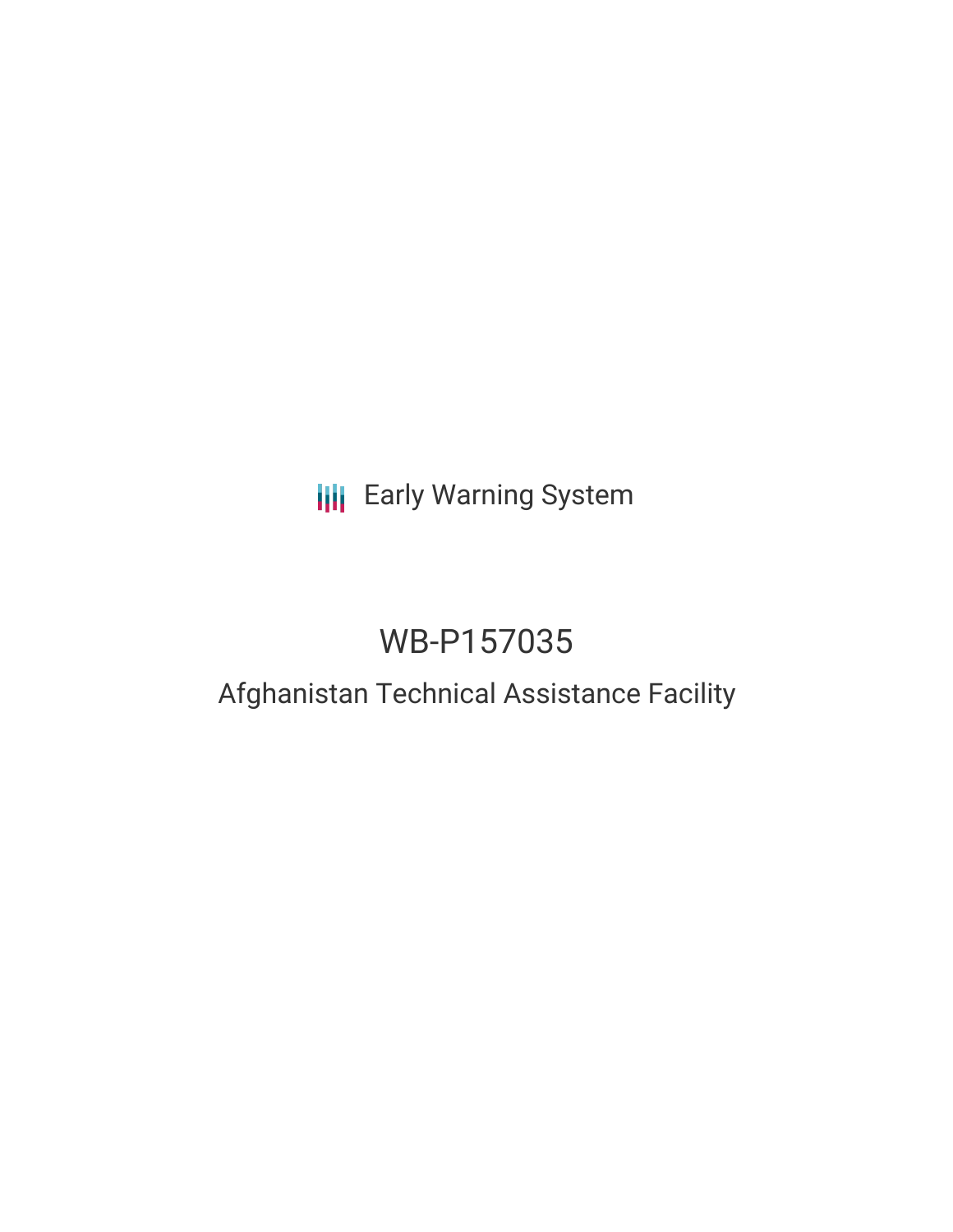

#### **Quick Facts**

| <b>Countries</b>               | Afghanistan                  |
|--------------------------------|------------------------------|
| <b>Financial Institutions</b>  | World Bank (WB)              |
| <b>Status</b>                  | Active                       |
| <b>Bank Risk Rating</b>        | C                            |
| <b>Voting Date</b>             | 2016-06-28                   |
| <b>Borrower</b>                | Ministry of Finance          |
| <b>Sectors</b>                 | <b>Technical Cooperation</b> |
| <b>Investment Type(s)</b>      | Grant                        |
| <b>Investment Amount (USD)</b> | $$5.00$ million              |
| <b>Project Cost (USD)</b>      | $$5.00$ million              |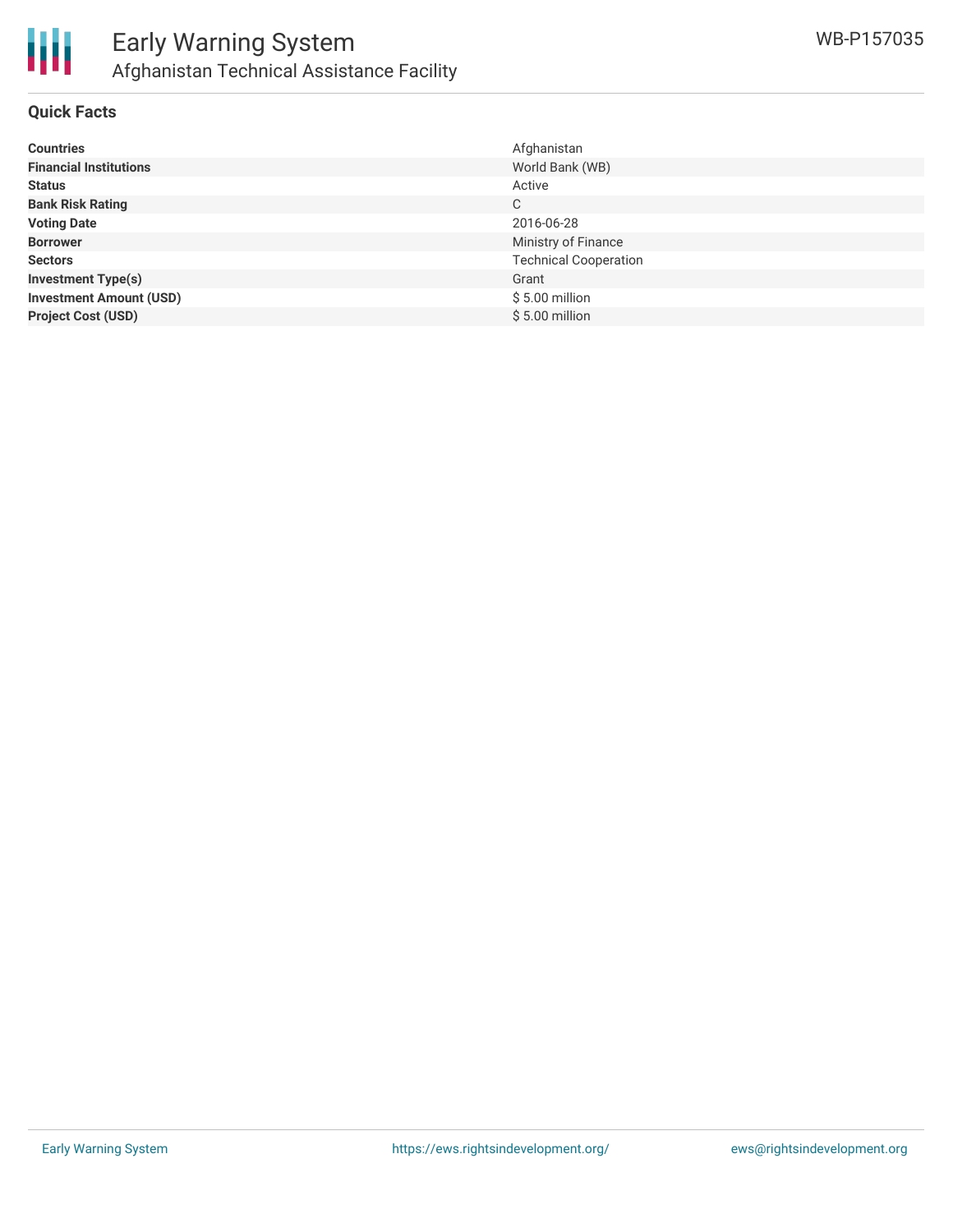

### **Project Description**

The proposed development objective is to generate high quality knowledge products relevant to Afghanistan's macroeconomic policy and development planning.

Key Results (From PCN) The indicators that would measure the direct and indirect contribution of the Project to the development objectives are:

(a) Policy decisions are informed by analytical work and economic and fiscal analyses supported by the PAF.

(b) In-house capacity is built in Ministry of Finance to lead analytical activities that feed into and support development planning and economic management.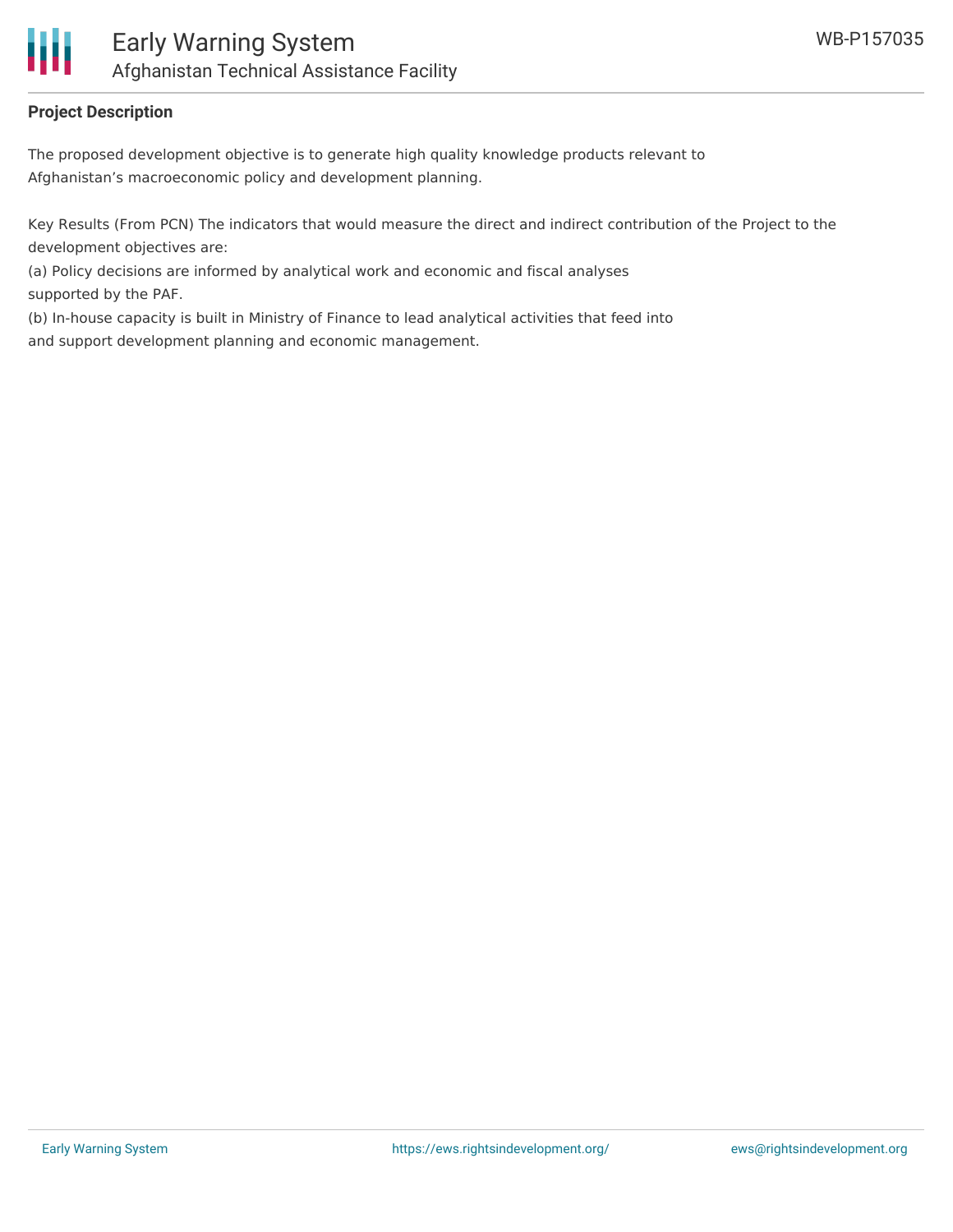

### **Investment Description**

World Bank (WB)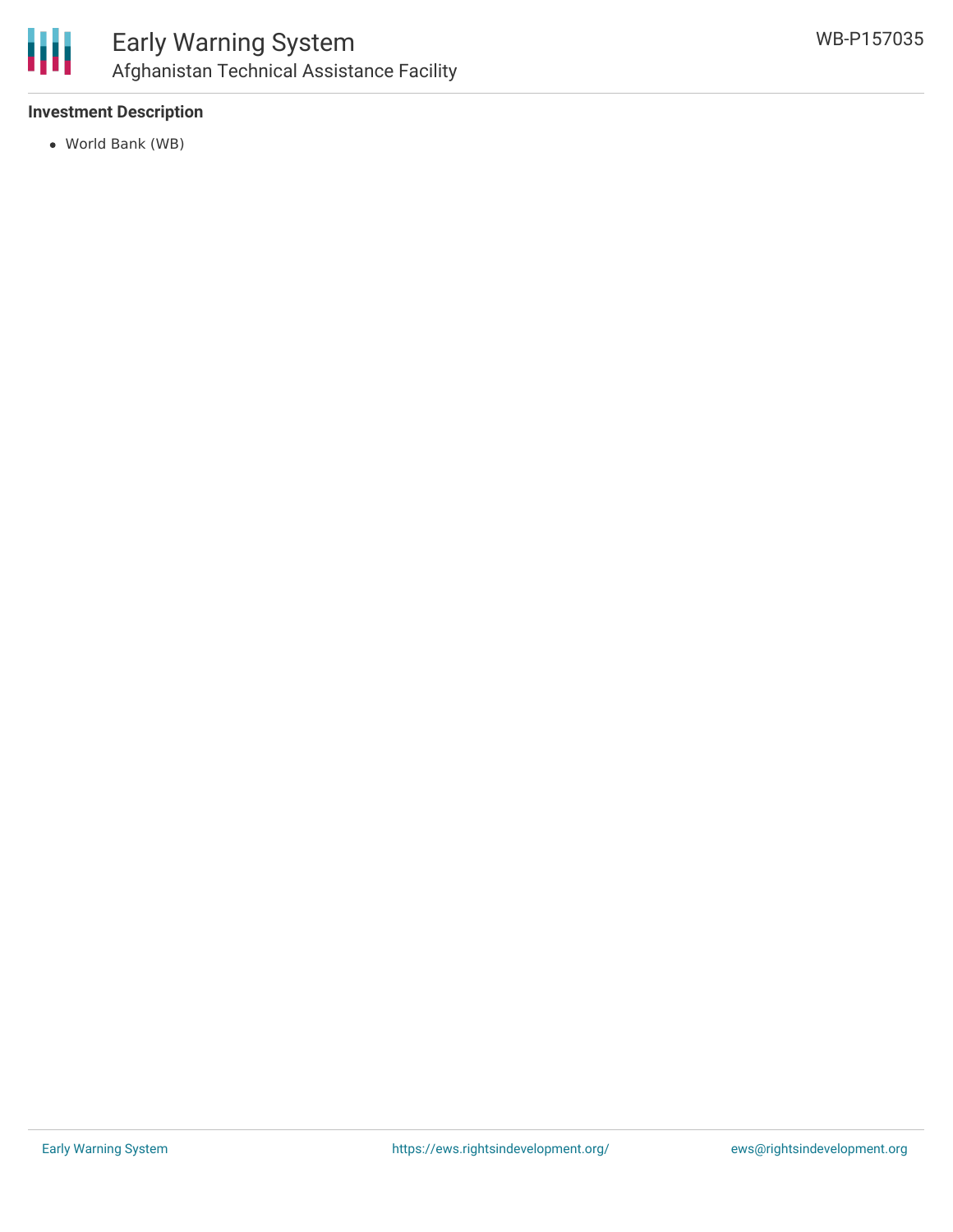## **Contact Information**

PROJECT CONTACTS

World Bank Contact: Yousif Mubarak Elmahdi Title: Senior Public Sector Specialis Contact: Mohammad Omar Joya Title: Economist

Borrower/Client/Recipient Name: Islamic Republic of Afghanistan

Implementing Agencies Name: Ministry of Finance Contact: Khalid Payenda Title: Director General of Macro Fiscal Policy Email: Khalid.payenda@gmail.com

#### ACCOUNTABILITY MECHANISM OF WORLD BANK

The World Bank Inspection Panel is the independent complaint mechanism and fact-finding body for people who believe they are likely to be, or have been, adversely affected by a World Bank-financed project. If you submit a complaint to the Inspection Panel, they may investigate to assess whether the World Bank is following its own policies and procedures for preventing harm to people or the environment. You can contact the Inspection Panel or submit a complaint by emailing ipanel@worldbank.org. You can learn more about the Inspection Panel and how to file a complaint at: http://ewebapps.worldbank.org/apps/ip/Pages/Home.aspx.